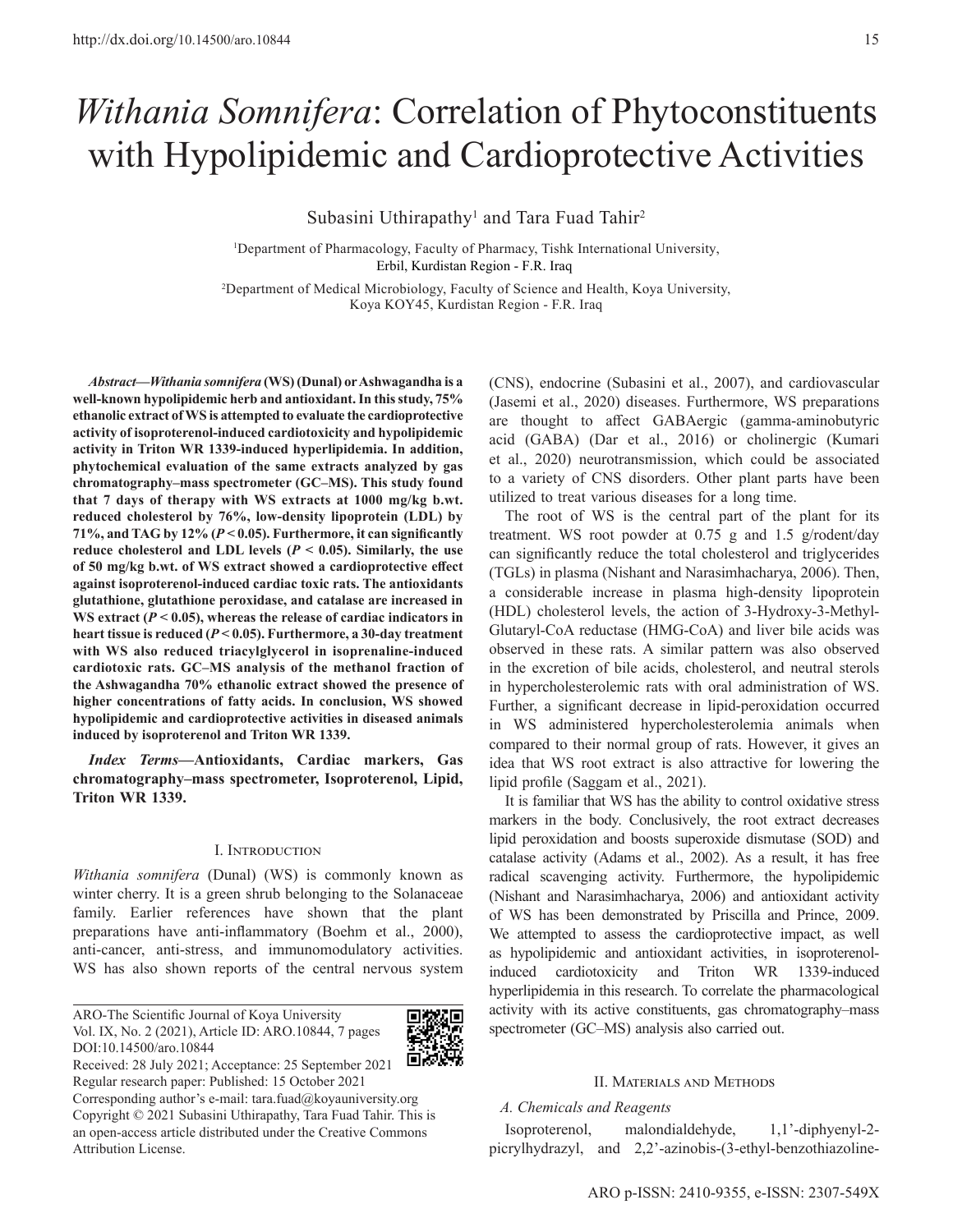6-sulfonic acid) were purchased from Sigma Chemical Co., St. Louis, MO, USA. Biochemical kits for the assay of cholesterol, TGLs, and HDL cholesterol were procured from Randox Laboratories. Creatine kinase (CK)-MB assay kit was purchased from SPINREACT. All the other reagents used were of analytical grade.

#### *B. Collection and Identification of Plants*

The root of WS was obtained from Madurai. The plant material was identified in the Department of Pharmacognosy, Centre for Advanced Research of the Indian System Medicine, SASTRA University, Thanjavur, Tamil Nadu, India. The voucher is saved in the same department, document number (0064).

### *C. Preparation of Extract*

The collected plant material was dried for 15 days a room temperature. The raw materials were grinded to use it for extraction with 70% ethanol and the cold infiltration method was used.

Vacuum rotary evaporator was used to concentrate the extract 40°C. Refrigeration was used to store the concentrated extract of 3.83% as the extract yield.

### *D. Experimental animals*

Male Wistar albino rats weighing 180–220 g were allowed to have standard pellets from Hindustan Lever Foods, Bengaluru, India, and water *ad libitum*. They are placed under normal environmental conditions. All rats experiments were performed after obtaining animal ethics approval (Authorization No. 7/SASTRA/IAEC/RPP).

## *E. Hypolipidemic Activity (Acute Model)*

Triton WR 1339 is a non-ionic detergent which has been used to induce hyperlipidemia in animals. Animals were divided into five groups of six rats each. Group 1 animals considered as normal and were fed with standard diet. Group 2 animals received Triton WR 1339. Group 3 animals were pre-treated with atorvastatin 10 mg/kg b.wt./day (p.o.) for 7 days. Groups 4 and 5 animals were pre-treated with WS at the doses of 500 and 1000 mg/kg/day (p.o.), respectively, for 7 days. During treatment, on the  $5<sup>th</sup>$  day, 1 h after the administration of that samples, all animals except Group 5 were injected with Triton WR 1339, intraperitoneally (i.p.) (dissolved in saline) at the single dose of 400 mg/kg b.wt. The animals were fasted for 3 h before administration of Triton WR 1339 and the fasting was continued up to 48 h after administration of Triton WR-1339. All animals were fed with water after the injection of Triton WR 1339 (Majithiya et al., 2004). The blood was collected from all animals before and after 48 h the administration of Triton WR 1339 by retro-orbital puncture under volatile (ether) anesthesia. Plasma total cholesterol, TGL, and low-density lipoprotein (LDL) by Subasini et al., 2019b, were analyzed.

## *F. Cardioprotective Activity (Chronic Model)*

The experimental animals were divided into four groups, with six animals in each group. For the first group, normal rats were given only a standard diet. Group 2 animals received isoproterenol (ISO). Group 3 animals were pretreated with WS at a dose of 50 mg/kg body weight for 30 days without ISO. Group 4 animals were pretreated with WS 50 mg/ kg body weight for 30 days with ISO. On days 31 and 32, animals in Groups 2 and 4 were injected with ISO 85 mg/kg body weight subcutaneously (s.c.) for 2 days. At the end of the study, the animals were sacrificed by cervical dislocation. Blood was collected and then plasma was separated. Heart tissue was removed immediately and washed thoroughly with saline. The cardiac tissue homogenate was prepared in 0.1 M Tris buffer (pH 7.4).

Various biochemical parameters like Creatine Kinase (CK) (Ohkawa et al., 2004), Lactate dehydrogenase (LDH) (King, 1959), Glutamate Pyruvate transaminase (GPT) (Mohun and Cook, 1957), Glutamate Oxaloacetate transaminase (GOT) (Paglia and Valentine, 1967), Thiobarbituric acid Reactive Substances (TBARS) (Ohkawa et al., 2004), Reduced Glutathione (GSH) (Moron et al., 1979), Catalase (Aebi, 1974) were estimated. The plasma concentration of total cholesterol and HDL cholesterol  $(HDL<sub>c</sub>)$  was determined using an enzyme kit from Randox Laboratories Ltd., UK (Richmond, 1973). First,  $HDL<sub>c</sub>$  was determined after precipitation of lipoproteins containing apolipoprotein B with dextran sulfate (Warnick et al., 1992). Next, the plasma TGL concentration and homogenate of heart triacylglycerol (TAG) concentration were analyzed by Foster (Foster and Dunn, 1973). Finally, the Friedewald equation (Friedewald et al., 1972) is used to determine the LDL cholesterol  $(LDL<sub>c</sub>)$ concentration.

#### *G. GC–MS Analysis*

Ten milligrams of WS extract were dissolved in methanol. The methanol fraction separated from the 75% ethanol extract was injected for GC–MS analysis. The following experimental conditions to analyze the samples by GC– MS were applied on the PerkinElmer Clarus 500 GC: Elite 5 column (5% biphenyl 95% dimethylpolysiloxane), column size 30 m  $\times$  0.32 mm, gas loading - 1 ml/min of helium, column temperature from 50°C to 285°C, a speed of 10°C/min for 5 min, at 285°C, the temperature of the injector, and the detector was 290°C, and the sample is injected split mode, injection volume: 0.5 µl (2 mg/100 ml methanol solution). The total run time was 30 min. Mass spectra were acquired using a PerkinElmer-TurboMass Gold Mass Detector. Transfer line temperature  $-230$  °C, Source temperature – 230 °C, scan range is from  $40 - 450$  amu, ionization technique – Electron ionization technique. The component identification was confirmed by comparing mass spectra of compounds with available NIST and Willey mass spectral library. The quantitative composition was obtained by normalizing the peak area (Subasini et al., 2019b).

#### *H. Statistical Analysis*

The results are given Mean  $\pm$ SD, and statistical significance is determined using a one-way analysis of variance using the Duncan's multiple range test. A difference of  $P < 0.05$  was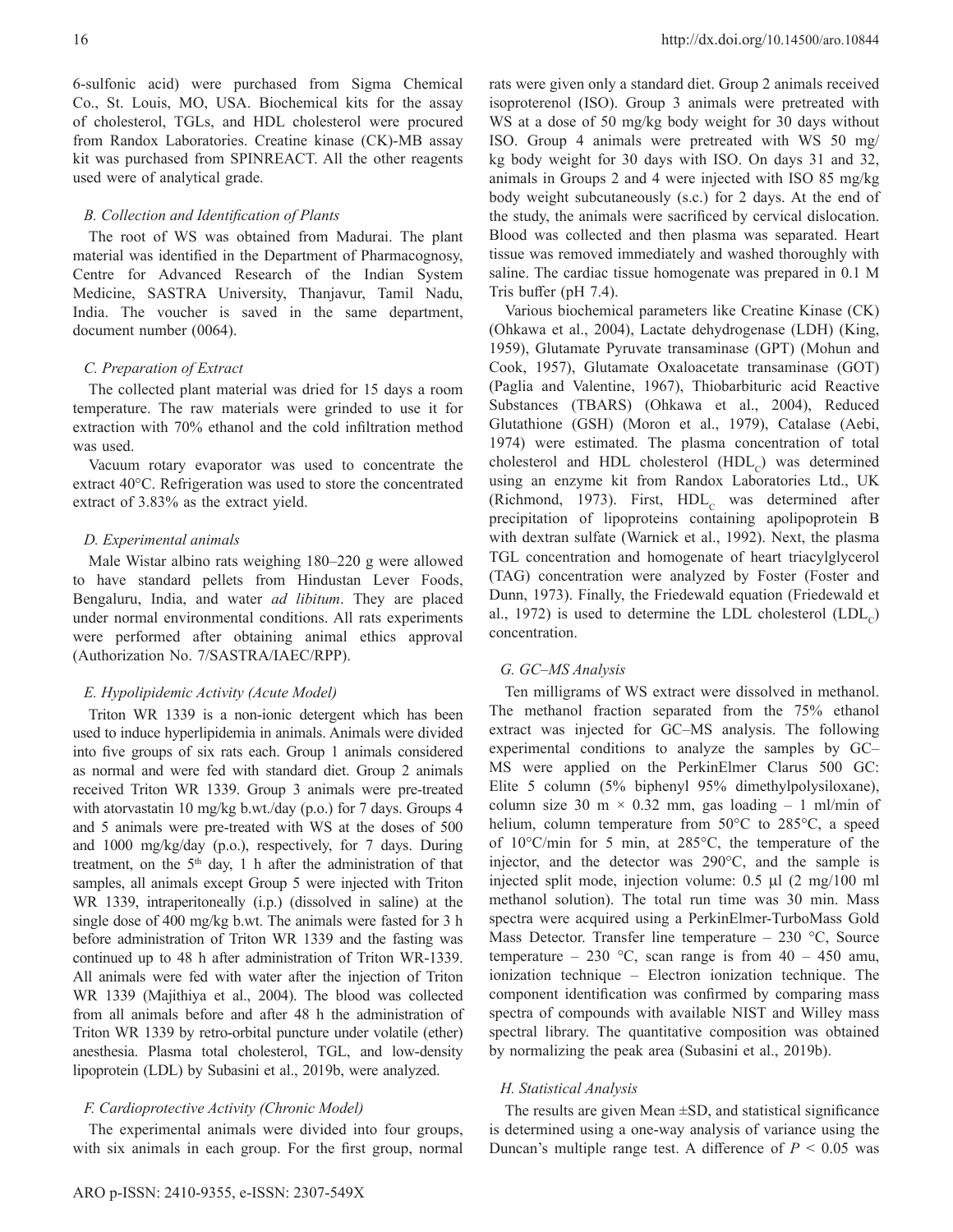considered significant and the SPSS software (version 12.0) was used for statistical analysis.

#### III. Results

## *A. Effect of WS on Triton WR 1339-Induced Hyperlipidemia*

Table I shows the results of significant increasing of cholesterol, LDL, and TAG levels  $(P < 0.05)$  in the rats with Triton WR 1339 administration compared to normal rats. Rats pretreated with extract at 500 mg/kg b.wt. showed no significant hypolipidemic activity, but rats pre-treated with extract at 1000 mg/kg b.wt. for 7 days showed a reduction in cholesterol levels and LDL against a diseased group of rats. Treatment with atorvastatin reduced cholesterol and LDL levels significantly  $(P < 0.05)$  without changing TAG levels.

#### *B. Effect of WS on Isoproterenol-induced Cardiotoxicity*

Isoproterenol administration was observed to raise cholesterol, LDL significantly, and TAG levels in serum while decreasing HDL levels  $(P < 0.05)$ . Treatment of rats with WS extract did not reverse substantially normal cholesterol, LDL, and HDL levels. At a dose of 50 mg/kg b.wt, pre-treating rats with WS extract for 30 days can dramatically reduce TAG levels  $(P < 0.05)$  in Table II. The level of cardiac markers was considerably higher in the serum of diseased animals and lowered in the heart homogenate  $(P < 0.05)$ . The discharge of cardiac markers was observed to be dramatically reduced  $(P < 0.05)$  when rats were pre-treated with the extract and the findings are summarized in Table III. In the same way, the amount of TBARS was higher, and the level of antioxidants was found to be lower in the serum and heart homogenate of the diseased group of rats. Pre-treating animals with WS extract can considerably improve antioxidant levels  $(P < 0.05)$ , reduce membrane damage, and reduce the release of TBARS which are shown in Table IV.

#### *C. GC–MS Analysis of WS Extract*

GC–MS analysis showed octadecadienoic acid methyl ester and hexadecadienoic acid ethyl ester as the primary

Table I Effect Of Ws Extract And Atorvastatin In Triton Wr 1339-Induced Hyperlipidemic Rats

| Groups         | Treatment                                         | Cholesterol<br>(mg/dl)  | LDL.<br>(mg/dl)                                                                      | <b>TAG</b><br>(mg/dl)                                   |
|----------------|---------------------------------------------------|-------------------------|--------------------------------------------------------------------------------------|---------------------------------------------------------|
| 1              | Normal rats                                       | $63.5 \pm 5.3$          | $40.2 \pm 10.5$                                                                      | $53.8 \pm 10.6$                                         |
| 2              | Triton WR 1339                                    | $878.1 \pm 18.2^*$      |                                                                                      | $678.8 \pm 22.1* 675.0 \pm 43.3*$                       |
| 3              | Atorvastatin<br>$(10 \text{ mg/kg bw})$           | $473.5 \pm 7.5^{\circ}$ |                                                                                      | $312.3 \pm 3.6^{\text{a}}$ $525.1 \pm 12.4^{\text{ns}}$ |
| $\overline{4}$ | Triton WR 1339+WS<br>$(500 \text{ mg/kg b.wt.})$  |                         | 754.9±28.3ns 580.5±32.5ns 562.5±23.9ns                                               |                                                         |
| 5              | Triton WR 1339+WS<br>$(1000 \text{ mg/kg b.wt.})$ |                         | $665.3 \pm 19.5^{\text{a}}$ $479.4 \pm 19.8^{\text{a}}$ $525.0 \pm 14.4^{\text{ns}}$ |                                                         |

Values are Mean±SD. *n*=6. Statistical difference is calculated in one-way ANOVA (LSD) method (least significant difference). \*Statistical difference between Group 1 and 2 (P<0.05). <sup>a</sup>Significant difference between Groups 3, 4, and 5 versus Group 2 ( $P$  < 0.05). ns – No significant difference between specific groups versus Group 2. LDL and TAG: Triacylglycerol, LDL: Low-density lipoprotein

compound. It was followed by glycerine, sucrose, and 4H, 1,2,4-Triazol-3-amine-4-propyl as the primary compound in Fig. 1. Other chemical compounds are mentioned in Table V.

#### IV. Discussion

The HMG-CoA reductase activity has been reported to have decreased by root powder of WS (Nishant and Narasimhacharya, 2006) at the dose of 750 mg/kg b.wt./day/rat. To evaluate the effect of WS's 70% ethanolic extract, we have selected two different doses with 750 mg/kg/b.wt. as the middle dose. Nishant and Narasimhacharya (2006) have administered drug for 4 weeks. In our present study, we have attempted to evaluate the effect of extract for a shorter duration. Thus for our current study, we have administered extract only for 7 days and compared the same with the effect of the standard drug atorvastatin. Peer et al., 2008, have adopted the diet-induced hyperlipidemia method, whose mechanism of action increases HMG-CoA reductase activity. We have also planned to select a hyperlipidemic model related to the activity of that enzyme. Triton WR 1339 is a surfactant that can induce hyperlipidemic conditions by increasing HMG-CoA reductase activity (Badavi et al., 2020). Moreover, Triton WR 1339 is a widely accepted model for evaluating the effect of hypolipidemic herb (Ipseeta et al., 2004).

The activity of WS extract at 1000 mg/kg b.wt. in Triton WR 1339 caused hyperlipidemic rat is comparable to that of the commercially available standard medication atorvastatin. Atorvastatin treatment was observed to significantly decrease cholesterol and LDL  $(P < 0.05)$  without effect on TAG. Since the Triton WR 1339 increases the activity of HMG-CoA reductase, the decrement observed in atorvastatin treatment might be due to decreasing the activity of HMG-CoA reductase (Youssef et al., 2002). A comparable activity followed by WS treatment shows that the WS extract inhibits HMG-CoA reductase. It was observed a reduction in HMG-CoA reductase activity (Subasini et al., 2014). The hypolipidemic activity of WS might be due to the presence of polyunsaturated fatty acids in chromatogram GC–MS of the chemical compounds of WS extract (Minihane et al., 2005). Isoproterenol-induced cardiotoxic model is adopted

TABLE II Effect Of Ws Extract On Lipid Profile In Isoproternol-Induced CARDIOTOXIC RATS

|   | Groups Treatment                       | Cholesterol<br>(mg/dl)                           | HDL<br>(mg/dl)                                                                                                         | LDL<br>(mg/dl)                                                                   | <b>TAG</b><br>(mg/dl) |
|---|----------------------------------------|--------------------------------------------------|------------------------------------------------------------------------------------------------------------------------|----------------------------------------------------------------------------------|-----------------------|
| 1 | Normal                                 | $74.10\pm4.1$                                    | $20.30 \pm 0.7$                                                                                                        | $40.40 \pm 1.2$                                                                  | 66.80±4.6             |
| 2 | <b>ISO</b>                             | $95.20 \pm 2.7*$                                 |                                                                                                                        | $14.80\pm0.4*$ 62.80 $\pm1.3*$ 87.80 $\pm2.3*$                                   |                       |
| 3 | WS<br>$(50 \text{ mg/kg b.wt.})$       | $77.30 \pm 2.4$ <sup><math>\epsilon</math></sup> |                                                                                                                        | $19.70 \pm 0.9^{\epsilon}$ 44.30 $\pm 2.3^{\epsilon}$ 66.50 $\pm 5.1^{\epsilon}$ |                       |
| 4 | $ISO+WS$<br>$(50 \text{ mg/kg b.wt.})$ |                                                  | $86.60 \pm 1.7$ <sup>ns</sup> $16.30 \pm 0.7$ <sup>ns</sup> $58.04 \pm 2.3$ <sup>ns</sup> $61.30 \pm 8.9$ <sup>a</sup> |                                                                                  |                       |

Values are Mean±SD. *n*=6. Statistical difference is calculated in one‑way ANOVA method (least significant difference). \*Statistical difference between Groups 1 and 2 ( $P$ <0.05).  $\epsilon$  – No significant difference between Group 1 versus Group 3. ns – No significant difference between Group 1 versus Group 4. <sup>a</sup>Significant difference (*P*<0.05) between Group 1 versus Group 4. HDL: High-density lipoprotein, LDL: Low-density lipoprotein, TAG: Triacylglycerol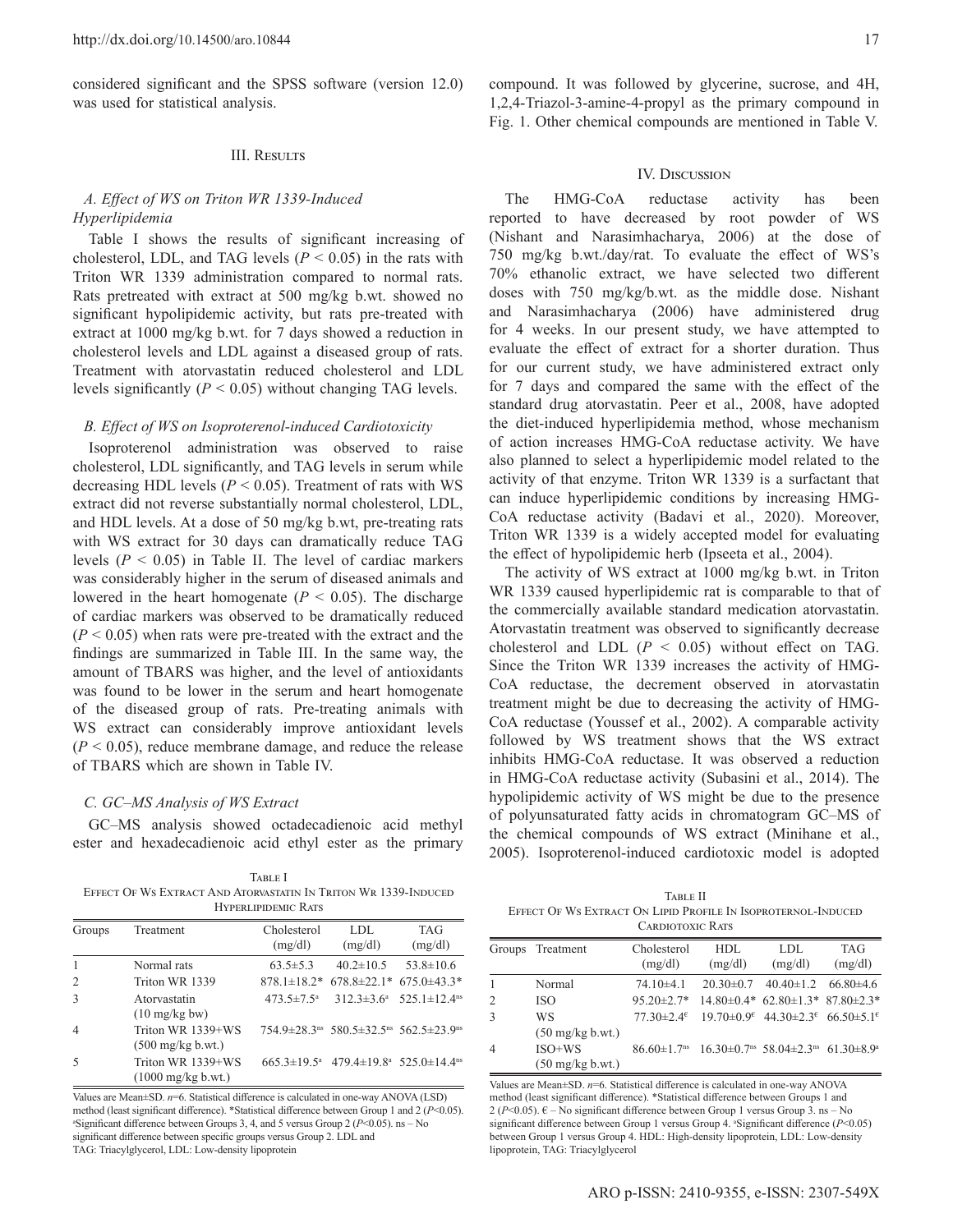**TABLE III** Effect Of Ws On Cardiac Markers In Isoproternol-Induced Cardiotoxicity

| Sample | Parameter  | Normal             | <b>ISO</b>           | WS                                                  | $ISO+WS$                        |
|--------|------------|--------------------|----------------------|-----------------------------------------------------|---------------------------------|
| Plasma | СK         | $4.500 \pm 0.0300$ | $8.300 \pm 0.0300*$  | $4.400 \pm 0.0200$ <sup><math>\epsilon</math></sup> | $5.800\pm0.0900$                |
|        | LDH        | $0.200 \pm 0.0040$ | $0.440\pm0.0300*$    | $0.240 \pm 0.0200$ <sup><math>\epsilon</math></sup> | $0.290 \pm 0.0070$ <sup>a</sup> |
|        | GOT        | $0.050 \pm 0.0003$ | $0.080 \pm 0.0900$ * | $0.050 \pm 0.0200$ <sup><math>\epsilon</math></sup> | $0.062 \pm 0.0009$ <sup>a</sup> |
|        | <b>GPT</b> | $0.030 \pm 0.0009$ | $0.130\pm0.5000*$    | $0.040 \pm 0.0100$ <sup><math>\epsilon</math></sup> | $0.050 \pm 0.0040$ <sup>a</sup> |
| Heart  | СK         | $236.900\pm4.4000$ | $174.500\pm3.3000*$  | $239.000\pm13.0000$ <sup>e</sup>                    | $228.800\pm5.9000$ <sup>a</sup> |
|        | <b>LDH</b> | $2.700 \pm 0.0400$ | $1.400 \pm 0.0600*$  | $2.600 \pm 0.0200$ <sup><math>\epsilon</math></sup> | $2.700 \pm 0.0900$ <sup>a</sup> |
|        | GOT        | $2.300\pm0.0300$   | $1.400 \pm 0.0170*$  | $2.400 \pm 0.0160^{\epsilon}$                       | $2.400 \pm 0.0900$ <sup>a</sup> |
|        | <b>GPT</b> | $2.700 \pm 0.0600$ | $1.500 \pm 0.0300*$  | $2.600 \pm 0.0100^{\epsilon}$                       | $2.900 \pm 0.0600$ <sup>a</sup> |

Values are Mean±SD. n=6. Statistical difference is calculated in one‑way ANOVA method (least significant difference). \*Statistical difference between Groups 1 and 2 (*P*<0.05). € – No significant difference between Group 1 versus Group 3; "significant difference (*P<*0.05) between Group 1 versus Group 4. One micrograms of phosphorous liberated/min/mg of protein, 2 µg of pyruvate liberated/min/mg of protein. CK: "Creatine kinase," LDH: Lactate dehydrogenase," GOT: "Glutamate oxaloacetate aminotransferase," GPT: "Glutamate pyruvate transaminase"

| TARLE IV                                                            |  |
|---------------------------------------------------------------------|--|
| Effect Of Ws On Antioxidants In Isoproternol-Induced Cardiotoxicity |  |

| Sample | Parameter    | Normal             | <b>ISO</b>          | WS                                                    | $ISO+WS$                         |
|--------|--------------|--------------------|---------------------|-------------------------------------------------------|----------------------------------|
| Plasma | <b>TBARS</b> | $0.08 \pm 0.0005$  | $0.17\pm0.0002*$    | $0.08 \pm 0.0400$ <sup>e</sup>                        | $0.11 \pm 0.0100^a$              |
|        | <b>GSH</b>   | $4.60 \pm 0.0190$  | $2.60\pm0.0800*$    | $4.20 \pm 0.0250$ <sup>e</sup>                        | $4.00 \pm 0.0400^a$              |
|        | <b>GPX</b>   | $3.60\pm0.0600$    | $2.70 \pm 0.1000*$  | $3.80 \pm 0.0400$ <sup><math>\epsilon</math></sup>    | $3.60 \pm 0.0500^{\circ}$        |
| Heart  | <b>TBARS</b> | $0.62\pm0.0007$    | $0.92 \pm 0.0011*$  | $0.64 \pm 0.0600$ <sup><math>\epsilon</math></sup>    | $0.73 \pm 0.0100^{\circ}$        |
|        | <b>GSH</b>   | $124.60\pm 6.0000$ | $83.60 \pm 2.5000*$ | $127.30 \pm 11.0000$ <sup><math>\epsilon</math></sup> | $102.60 \pm 1.7000$ <sup>a</sup> |
|        | <b>GPX</b>   | $3.40 \pm 0.0800$  | $2.20\pm0.0400*$    | $3.20 \pm 0.0200$ <sup><math>\epsilon</math></sup>    | $4.10\pm0.0900^{\circ}$          |
|        | Catalase     | $0.50 \pm 0.0070$  | $0.20 \pm 0.0080*$  | $0.50 \pm 0.0100$ <sup><math>\epsilon</math></sup>    | $0.50 \pm 0.0500$ <sup>a</sup>   |

Values are Mean±SD. n=6. Statistical difference is calculated in one-way ANOVA method (least significant difference). \*Statistical difference between Groups 1 and 2 (*P<*0.05). € – No significant difference between Group 1 versus Group 3. <sup>a</sup> Significant difference (*P*<0.05) between Group 1 versus Group 4. One nMol of MDA/mg of protein, 2 μg of GSH/ mg of protein, 3 μg of GSH used/min/mg of protein, 4 μMol of H<sub>2</sub>O<sub>2</sub> used/min/mg of protein. TBARS: "Thiobarbituric acid reactive substance," GSH: "Reduced glutathione," GPX: Glutathione peroxidase



Fig. 1. Chromatogram gas chromatography–mass spectrometer of the chemical compounds of WS extract.

for the present research. The main purpose of selecting this model is to evaluate the myocardial membrane stabilizing effect through antioxidant and hypolipidemic activity of WS's 70% ethanolic extract. Minihane (Minihane et al., 2005) has also suggested that isoproterenol-induced cardiotoxicity is a widely accepted non-invasive model.

The primary purpose of selecting this model is to evaluate the myocardial membrane-stabilizing effect through antioxidant and hypolipidemic activity of WS's 70% ethanolic extract. Isoproterenol-induced cardiotoxicity has been suggested as it is a widely accepted non-invasive mode (Arnaldo et al., 2004). The modulation of oxidative stress by WS root powder has been reported earlier (Saleem et al.,

2020). Isoproterenol causes ischemia or oxidative stress but also causes positive inotropic and chronotropic effects on the heart (Fontana et al., 2007). These abnormal conditions lead to the damage of the heart. The deterioration in the heart tissue results in the release of cardiac markers and lipid accumulation in the myocardium (Subasini et al., 2009a). The myocardial membrane can be protected from damage induced by isoproterenol's hazardous nature by a medication having antioxidant action.

A drug that can act as an antioxidant and as a receptor antagonist can prevent the binding of isoproterenol with its receptor and thereby protect the heart from the toxic effect of isoproterenol. Reactive oxygen species are produced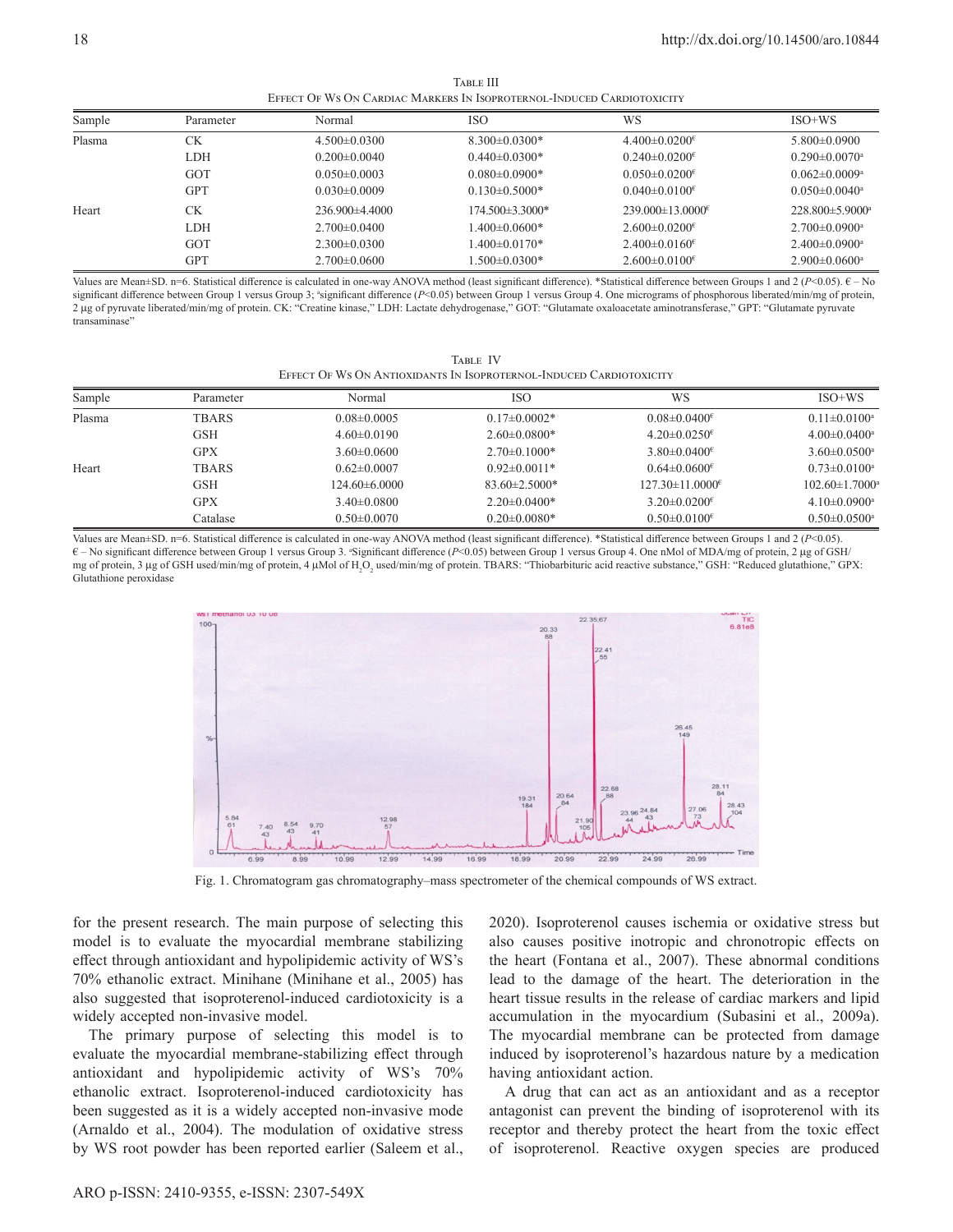TABLE V Gas Chromotography–Mass Spectrometer Peak Table Of *Withania Somnifera*

|                | Signal no. Peak name                      | Retention | $%$ peak |
|----------------|-------------------------------------------|-----------|----------|
|                |                                           | time      | area     |
| $\mathbf{1}$   | Glycerine                                 | 5.84      | 12.9203  |
| $\overline{2}$ | 2-Pyrazolin-5-one, 1,3,4, trimethyl-      | 7.40      | 2.0233   |
| 3              | Phenylethyl alcohol                       | 8.05      | 0.3031   |
| $\overline{4}$ | Tetrahydro-4H-pyran-4-ol                  | 8.34      | 0.2003   |
| 5              | 3,4-Furandiol, tetrahydro-trans-          | 8.43      | 1.8519   |
| 6              | 4H-pyran-4-one, 2,3-Dihydro-3,5-          | 8.54      | 2.1537   |
| 7              | 2-Furancarboxaldehyde, 5-(Hydroxymethyl)- | 9.70      | 1.8509   |
| 8              | 1,2,3-Propanetriol, monoacetate           | 9.94      | 0.9937   |
| 9              | Phenol, 3-methyl-5-(1-methylethyl)-ethyl  | 10.66     | 0.2678   |
|                | carbamate                                 |           |          |
| 10             | Sucrose                                   | 12.98     | 9.1228   |
| 11             | 1H-Pyrrole, 2,5-Dihydro-1-nitroso-        | 13.90     | 0.5008   |
| 12             | 3-Deoxy-d-mannoic-lactone                 | 15.19     | 1.6182   |
| 13             | Phenol-2,4,5-trimethyl-                   | 17.37     | 0.9368   |
| 14             | Benzidine, N-Vanilylidene-                | 19.31     | 5.1915   |
| 15             | [1,1'-Bicyclopentyl]-2-one                | 20.19     | 3.6974   |
| 16             | Hexadecanoic acid ethyl ester             | 20.33     | 24.2788  |
| 17             | 2-n-Hexylcyclopentanone                   | 20.64     | 0.0884   |
| 18             | Octadecanoic acid ethyl ester             | 21.53     | 1.4221   |
| 19             | 9,12-Octadecadienoinc acid-ethyl ester    | 22.35     | 23.5742  |
| 20             | 4H-1,2,4-Triazol-3-amine-4-Propyl-        | 28.11     | 7.0041   |

by a variety of mechanisms including xanthine oxidase, nicotinamide adenine dinucleotide phosphate oxidases, cytochrome P450, catecholamine auto-oxidation, and nitric oxide (NO) synthase uncoupling NO synthases. Isoproterenol (ISO), a synthetic catecholamine, undergoes oxidation and generates superoxide anion. The superoxide radical initiates the chain reactions and results in free radical intermediates and lipid peroxidation. Drugs with antioxidant qualities may supplement endogenous defense systems and lower both the initiation and propagation of the lipid peroxidation process (Thenmozhi and Subasini, 2016). The decreased TBARS and increased activity of antioxidants observed in the present study might be due to the presence of withanolides (Peer et al., 2008). According to Badavi et al., 2020, ISO causes myocardial infarction in experimental animals by acting on the sarcoplasmic membrane, stimulating adenylate cyclase, activating  $Na<sup>+</sup>$  and  $Ca<sup>2+</sup>$  channels, and causing myocardium cell death. The elevated level of marker enzymes in serum may be due to the harm induced by these impacts (Subasini, 2009a). CK level is increased significantly  $(P < 0.05)$  in serum of diseased rats against normal rats. The results are in line with an earlier reference (Vimal and Devaki, 2004). The decreased level of LDH in heart tissue of diseased rats is in line with a previous referred reference (Saravanan et al., 2011). The reduced activity of LDH prevents the conversion of lactate to pyruvate. As mentioned above, ischemia increases anaerobic glycolysis.

Similarly, the GPT level considerably reduces the cardiac tissue of diseased group of rats. In experimental inflammatory circumstances, Priscilla (Priscilla and Prince, 2009) discovered that enzymatic tissue activities, particularly aminotransferases, increased. The WS extract's

mechanism may work by lowering  $Ca^{2+}$  inflow and avoiding enzyme leakage by reducing myocardial damage. Still, the mechanism of the protective action of this extract should be evaluated. The decreased release of cardiac markers by WS pre-treatment might be due to various antioxidant activity exhibiting compounds like withanolides (Durg et al., 2015).

Ipseeta et al., 2004, have shown that the WS treatment can prevent the influx of calcium, negative inotropic and chronotropic activity. Moreover, Gupta (Gupta et al., 2004) has explained that ISO causes increased myocardial lipids. It raises LDL cholesterol levels in the blood, causing dangerous deposits to form in the arteries and so favoring coronary heart disease.

In addition, ISO promotes lipolysis in the myocardium (Jasemi et al., 2020, and Ipseeta et al., 2004). Lipolysis results in the release of a large amount of free fatty acids and TAG. The decrement of TAG observed in our present study reveals that WS extract is exhibiting membrane stabilizing activity (Subasini et al., 2009b). GC–MS analysis of methanol-soluble volatile compounds of WS's 70% ethanolic extract has indicated fatty acids such as octadecadienoic acid, methyl ester, and hexadecadienoic acid ethyl ester. The hexadecadienoic acid-ethyl ester with a peak area of 24.27% is present in higher concentrations. The cardioprotective activity of this compound has not been reported earlier. The observed cardioprotective activity in the present study might be due to the presence of octadecadienoic acid, methyl ester, hexadecadienoic acid ethyl ester, and hexadecadienoic acid-ethyl ester. The action might be due to the synergistic action of all the mentioned above compounds. The extract contains sucrose and sucrose administration can induce lipid peroxidation and decrease Cu-Zn SOD (Jerome et al., 2002). The observed antioxidant activity might be due to the presence of other compounds like fatty acids, which are present in higher concentrations (peak area = 23.57%) than that of sucrose (peak area  $= 9.12\%$ ) (Subasini et al., 2007).

#### V. CONCLUSION

In Triton WR 1339 generated hyperlipidemic rats, WS has hypolipidemic action by lowering cholesterol and LDL levels. Similarly, WS extract administration decreases cardiotoxicity in isoproterenol-induced cardiotoxic rats through boosting antioxidant levels. Increased antioxidants also reduce TBARS release and cardiac marker release from cardiac tissue. Moreover, the WS extract also reduces the level of TAG in the plasma of isoproterenol administered in rats. The presence of fatty acids detected by the GC–MS spectrum is responsible for the extract's hypolipidemic, cardioprotective, and antioxidant activities.

#### **REFERENCES**

Adams, J.D., Yang, J., Mishra, L.C. and Singh, B.B., 2002. Effects of Ashwagandha in a rat model of stroke. *Alternative Therapies in Health and Medicine*, 8, pp.18-19.

Aebi, H., 1974. Catalase. In: Bergmayer, H.E., (Ed.), *Methods of Enzymatic Analysis*. 2nd ed. Verlag Chemie/Academic Press Inc., Weinheim/NewYork.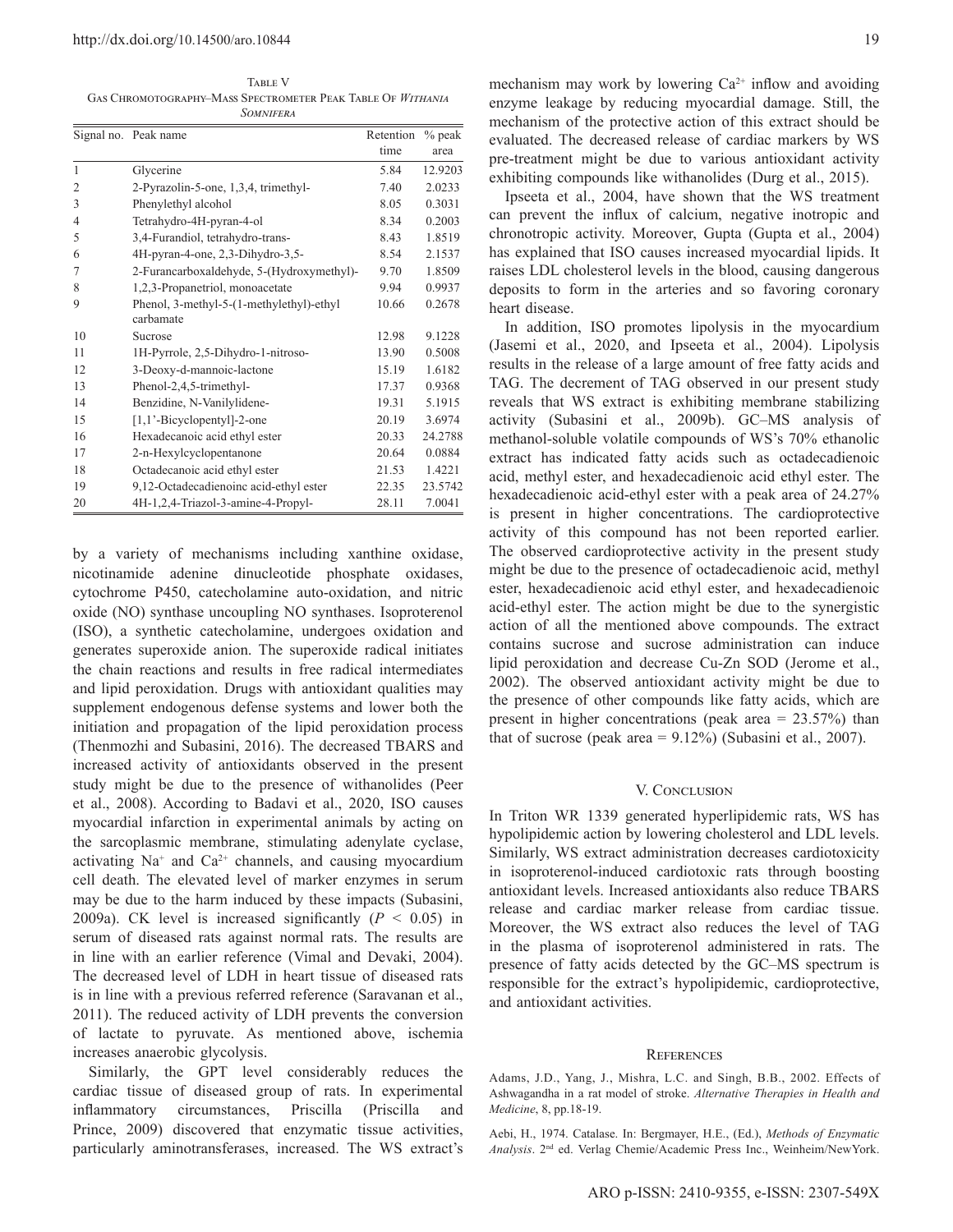#### pp.673-680.

Arnaldo, P., Silvio, T., Livio, T., Sergio, B., Edgardo, B. and Roberto, A., 2004. Isoproterenol-induced myocardial infarction in rabbits protection by propranolol or labetalol: Aproposed non-invasive procedure. *European Journal of Pharmaceutical Sciences*, 23(3), pp.277-285.

Badavi, M., Mard, S.A., Dianat, M. and Dashtbozorgi, N., 2020. Crocin attenuates oxidative stress and inflammation in myocardial infarction induced by isoprenaline via PPARγ activation in diabetic rats. *Journal of Diabetes and Metabolic Disorders*, 19(2), pp.1517-1525.

Boehm, E., Ventura-Clapier, R., Mateo, P., Lechene, P. and Veksler, V., 2000. Glycolysis supports calcium uptake by the sarcoplasmic reticulum in skinned ventricular fibres of mice deficient in mitochondrial and cytosolic creatine kinase. *Journal of Molecular and Cellular Cardiology*, 32, pp.891-902.

Dar, P.A., Singh, L.R., Kamal, M.A. and Dar, T.A., 2016. Unique medicinal properties of *Withania somnifera*: Phytochemical constituents and protein component. *Current Pharmaceutical Design*, 22(5), pp.535-540.

Durg, S., Dhadde, S.B., Vandal, R., Shivakumar, B.S. and Charan, C.S., 2015. *Withania somnifera* (Ashwagandha) in neurobehavioural disorders induced by brain oxidative stress in rodents: Asystematic review and meta-analysis. *Journal of Pharmacy and Pharmacology*, 67(7), pp.879-899.

Fontana, M., Olschewski, H., Olschewski, A. and Schlüter, K.D., 2007. Treprostinil potentiates the positive inotropic effect of catecholamines in adult rat ventricular cardiomyocytes. *British Journal of Pharmacology*, 151, pp.779-786.

Foster, L.B. and Dunn, R.T., 1973. Standard reagents for determination of serum triglycerides by colorimetric Hantzch condensation method. *Clinical Chemistry*, 19, pp.338-340.

Friedewald, W.T., Levy, R.I. and Fredirckson, D., 1972. Estimation of the concentration of low-density lipoprotein cholesterol in plasma, without use of the preparative ultracentrifuge. *Clinical Chemistry*, 8, pp.499-502.

Gupta, S.K., Mohanty, I., Talwar, K.K., Dinda, A., Joshi, S., Bansal, P., Saxena, A. and Arya, D.S., 2004. Cardioprotection from ischemia and reperfusion injury by *Withania somnifera*: A hemodynamic, biochemical and histopathological assessment. Mol Cell Biochem., 260 (1-2), pp.39-47. doi: 10.1023/b: mcbi.0000026051.16803.03.

Ipseeta, M., Dharamvir, S.A., Amit, D., Keval, K.T., Sujata, J. and Suresh, K.G., 2004. Mechanisms of cardioprotective effect of *Withania somnifera* in experimentally induced myocardial infarction. Basic and Clinical Pharmacology and Toxicology, 94(4), pp.184-190.

Jasemi, S.V., Khazaei, H., Aneva, I.Y., Farzaei, M.H. and Echeverría, J., 2020. Medicinal plants and phytochemicals for the treatment of pulmonary hypertension. *Frontiers in Pharmacology*, 11, pp.145-166.

Jerome, B., Wioletta, Z., Edmond, R., Yves, R. and Andrzej, M., 2002. Rats fed a high sucrose diet have altered heart antioxidant enzyme activity and gene expression. *Life Science*, 71(11), pp.1303-1312.

King, J., 1959. Colorimetric determination of serum lactate dehydrogenase. *The Journal of Medical Laboratory Technology*., 16, pp.265-269.

Kumari, M., Gupta, R.P., Lather, D. and Bagri, P., 2020. Ameliorating effect of *Withania somnifera* root extract in *Escherichia coli*-infected broilers. *Poultry Science*, 99(4), pp.1875-1887.

Majithiya, J.B., Parmar, A.N. and Balaraman, R., 2004. Effect of curcumin on triton WR 1339 induced hypercholesterolemia in mice. *Indian Journal of Pharmacology*, 36(6), pp.382-383.

Minihane, A.M., Brady, L.M., Lovegrove, S.S., Lesauvage, S.V., Williams, C.M. and Lovegrove, J.A., 2005. Lack of effect of dietary n-6:n-3 PUFA ratio on plasmalipids and markers of insulin responses in Indian Asians living in the UK. *European Journal of Nutrition*, 44(1), pp.26-32.

Mohun, A.F. and Cook, I.J.Y., 1957. Simple method of measuring serum levels of glutamate oxaloacetate and glutamate pyruvate transaminases. *Journal of Clinical Patholog*y, 10, pp.374-399.

Moron, M.S., Depierre, J.W. and Mannervik, B., 1979. Levels of glutathione, glutathione reductase and glutathione S-transferase activities in rat lung and liver. *Biochimica et Biophysica Acta*, 528, pp.67-78.

Nishant, P.V., Narasimhacharya, A., 2006. Hypocholesteremic and antioxidant effects of *Withania somnifera* (Dunal) in hypercholesteremic rats. *Phytomedicine*, 14(2-3), pp.136-142.

Ohkawa, H., Ohishi, N. and Yagi, K., 2004. Assay of lipid peroxide in animal tissue by thiobarbituric acid reaction. *Annals of Clinical Biochemistry*, 95(2), pp.351-358.

Paglia, D.E. and Valentine, W.N., 1967. Studies on the quantitative and qualitative characterization of erythrocyte peroxidase. *Journal of Laboratory and Clinical Medicine*, 2, pp.158.

Peer, P.A., Trivedi, P.C., Nigade, P.B., Ghaisas, M.M. and Deshpande, A.D., 2008. Cardioprotective effect of *Azadirachta indica* A. Juss. on isoprenaline induced myocardial infarction in rats. *International Journal of Cardiology*, 126(1), pp.123-126.

Priscilla, D.H. and Prince, P.S., 2009. Cardioprotective effect of gallic acid on cardiac troponin-T, cardiac marker enzymes, lipid peroxidation products and antioxidants in experimentally induced myocardial infarction in Wistar rats. *Chemico-Biological Interactions*, 179(2-3), pp.118-24.

Richmond, W., 1973. Preparation and properties of a cholesterol oxidase from *Nocardia* sp. and its application to the enzymatic assay of total cholesterol in serum. *Clinical Chemistry*, 19, pp.1350-1356.

Saggam, A., Limgaokar, K., Borse, S., Chavan-Gautam, P., Dixit, S., Tillu, G. and Patwardhan, B., 2021. *Withania somnifera* (L.) Dunal: Opportunity for clinical repurposing in COVID-19 management. *Frontiers in Pharmacology*, 12, pp.1-18.

Saleem, S., Muhammad, G., Hussain, M.A., Altaf, M. and Bukhari, S.N.A., 2020. *Withania somnifera* L.: Insights into the phytochemical profile, therapeutic potential, clinical trials, and future prospective. *The Iranian Journal of Basic Medical Sciences*, 23(12), pp.1501-1526.

Saravanan, S., Ramachandran, S., SujaRajapandian, Subasini, U., Victor R.G. and Dubey,G.P., 2011. Anti-atherogenic activity of ethanolic fraction of *Terminalia arjuna* bark on hypercholesterolemic rabbits. *Evidence-Based Complementary and Alternative Medicine*., 2, pp.1-8.

Subasini, U. and Javed, A., 2019. Phytochemical analysis of different fractions of *Terminalia arjuna* bark by GC-MS. *International Research Journal of Pharmacy*, 10(1), pp.42-48.

Subasini, U., 2019. Novel biomarkers of atherogenic diet induced dyslipidemia and metabolic syndrome suppressed by *Terminalia arjuna*. *International Journal of Pharmaceutical Sciences and Research*, 10(5), pp.2528-2536.

Subasini, U., Mohamed, M., Shabi, G.K., Dhevi, R., Ramakrishnan,N., Victor, G., Rajamanickam, G.P. and Dubey, G.P., 2009. Phytochemical evaluation with hypoglycaemic and antioxidant activity of *Tribulus terrestris* Linn. *International Journal of Biomedicine*, 29(2), pp.121-127.

Subasini, U., Rajamanickam, G.V., Dubey, G.P., Prabu, P.C., Sahayam, C.S., Mohammed, S.M., Gayathri, K., Aruna, A., 2007. Hydroalcoholic extract of *Terminalia arjuna*: A potential hepatoprotective herb. *Journal of Biological Sciences*, 2, pp.255-262.

Subasini, U., Sundaraganapathy, R., Narmadha, M.P., Victor, G., Rajamanickam, G.V. and Dubey, G.P., 2009. Cardio-protective effect of polyherbal formulation in isoproterenol induced cardio toxicity. *International Journal of Pharma Research*, 2(3), pp.75-82.

Subasini, U., Thenmozhi, S., Venkateswaran, V., Pavani, P., Sumeet, D. and Victor, R.G., 2014. Phytochemical analysis and anti hyperlipidemic activity of *Nelumbo nucifera* in male wistar rats. *International Journal of Pharmacy Teaching and Practices*, 5(1), pp.935-940.

Thenmozhi, S. and Subasini, U., 2016. Isolation, characterization and *in-vitro* cytotoxic study of vitexin from *Vitex pinnata* Linn. Leaves. *International Journal of Research in Pharmacology and Pharmacotherapeutics*, 1, pp.84-89.